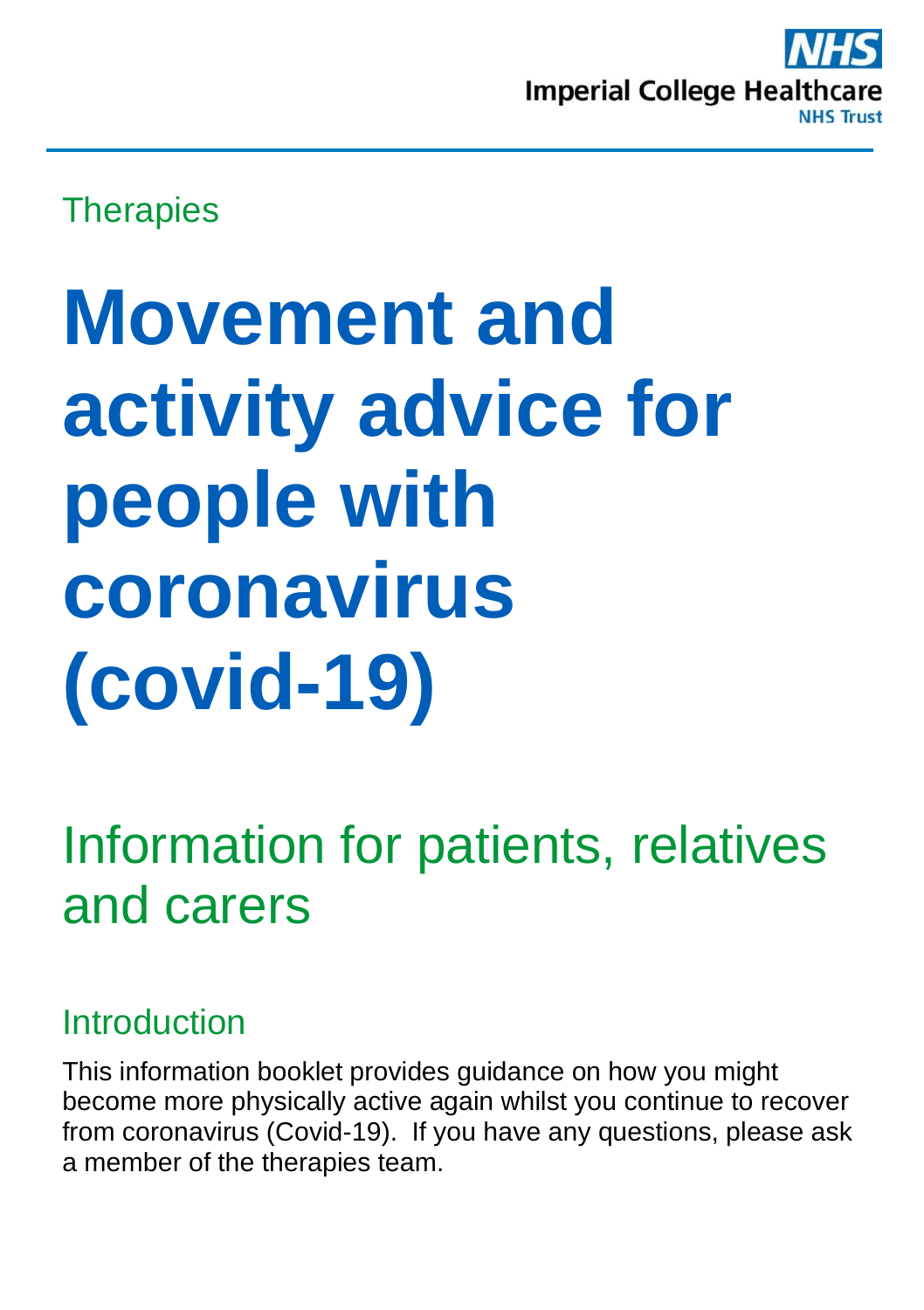## Movement and activity

During any period of illness, it is normal for your strength, mobility and exercise tolerance to reduce. When you feel able, you should start to return to activity in a gradual manner.

It is important you don't do too much, too soon as this may exacerbate your symptoms. Consider pacing yourself, as this will allow you to:

- successfully manage your energy levels
- breakdown everyday activities and exercises into smaller parts
- gradually, over a period of time, try to increase the amount you can do

An example of pacing yourself might include:

• prioritising your tasks for the week; if there are 15 tasks to complete you may want to stagger them so there are only three to four to complete in any day.

On the following pages we have provided a selection of exercises that will assist you to return to your previous activity levels. These increase in difficulty, ranging from bed to standing exercises. Level two is more difficult than level one. You should start these in hospital and continue with them when you are at home.

With each, aim to complete them gradually and often, starting with five repetitions every one – two hours. Over time, you can build on this number as you notice improvement.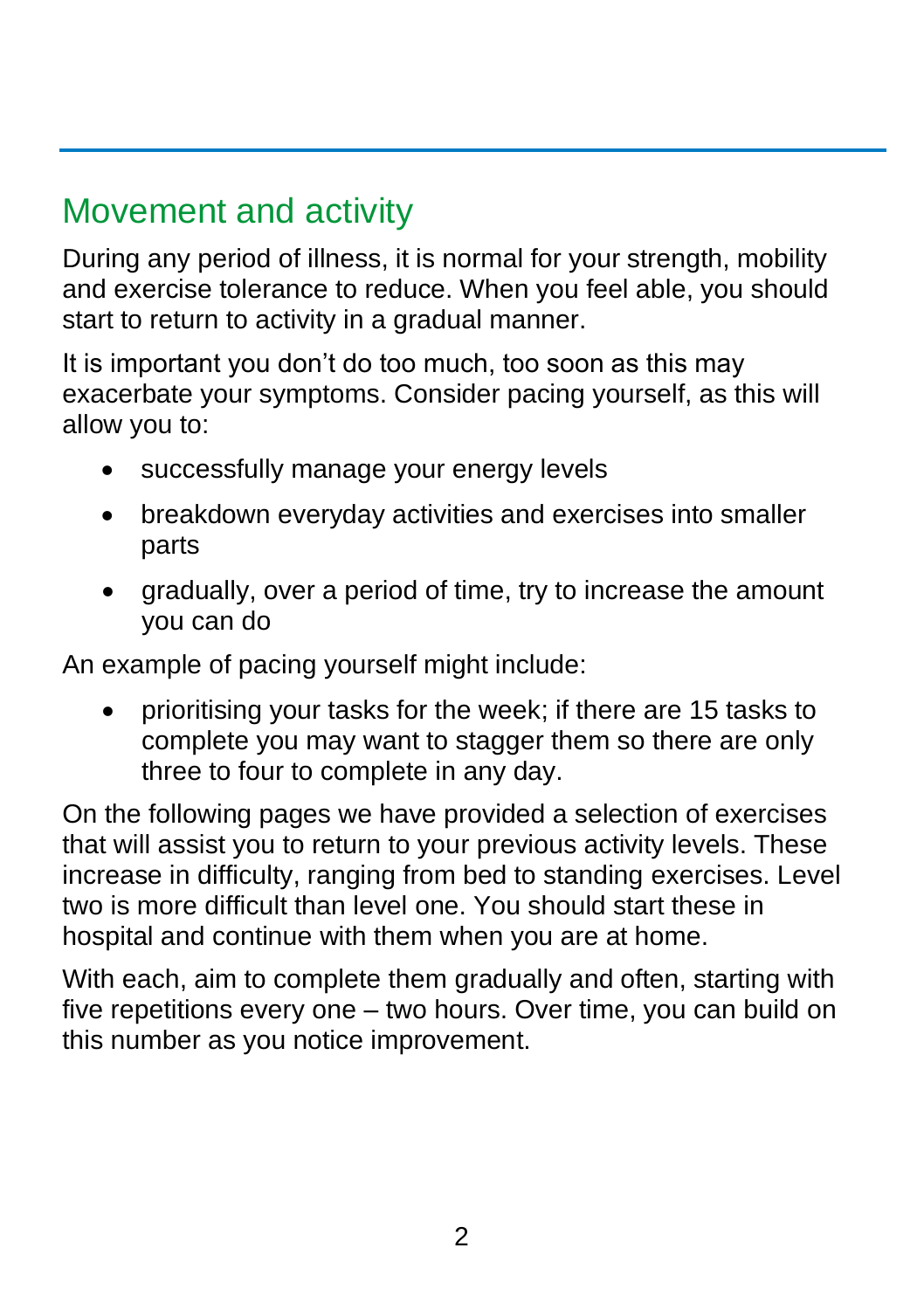## Bed exercises – level one



**©Physiotools** 



**©Physiotools** 

#### **Ankle pumps**

Alternate between moving your toes up towards your shin and then pointing your toes down.

#### **Heel slides**

Bend your knee by sliding your heel towards your bottom and then straighten your leg.

When you have fully straightened your leg push down into the bed as hard as you can for five seconds. Then relax.



**©Physiotools** 

#### **Bottom contractions**

Squeeze your buttocks together firmly and hold for five seconds. Then relax.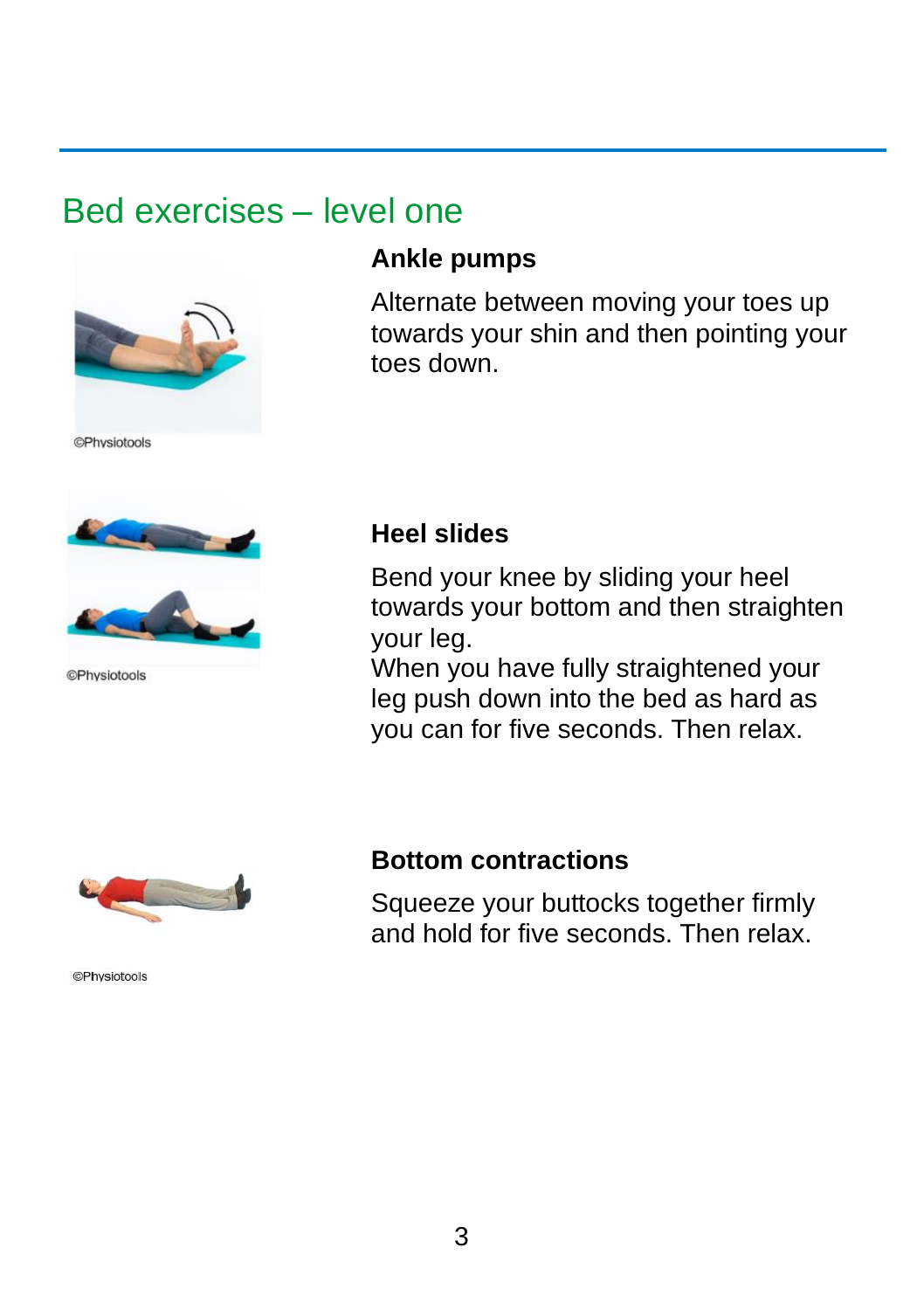

**©Physiotools** 

#### **Shoulder retraction**

Squeeze your shoulder blades in towards each other. Then relax.

## Chair exercises – level one





**@Physintonls** 



#### **Neck movements**

Gently move your neck from side to side. Then complete an up and down movement. Go as far as you feel comfortable.

#### **Seated row**

Lift your arms forwards into the starting position. Slowly pull your elbows directly backwards, squeezing your shoulder blades together.

#### **Marching on the spot**

Keeping your knee bent, lift one leg off the seat as high as you can. Lower down and repeat on the other side.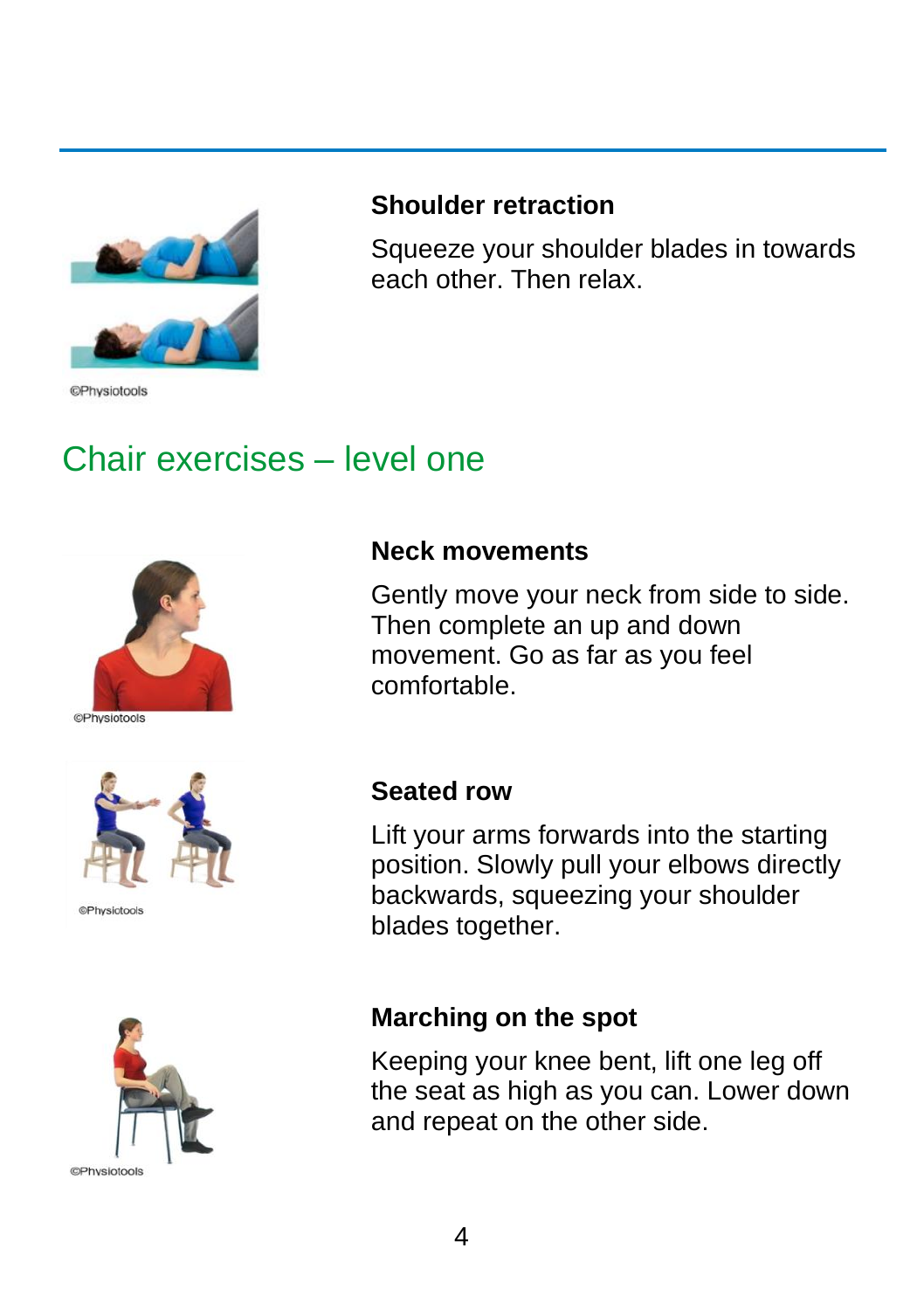

**©Physiotools** 

## Chair exercises – level one

#### **Seated heel raises**

repeat with the other side.

**Knee extension**



Lift your heels up into the air, placing the weight forward onto your toes. Slowly lower and relax

Straighten you knee in front of you using your thigh muscles. Slowly lower and

## Standing exercises – level one



**Wall slide**

Stand close to a wall. Slowly slide both arms up with your palms flat. Slowly lower and repeat.

**©Physiotools**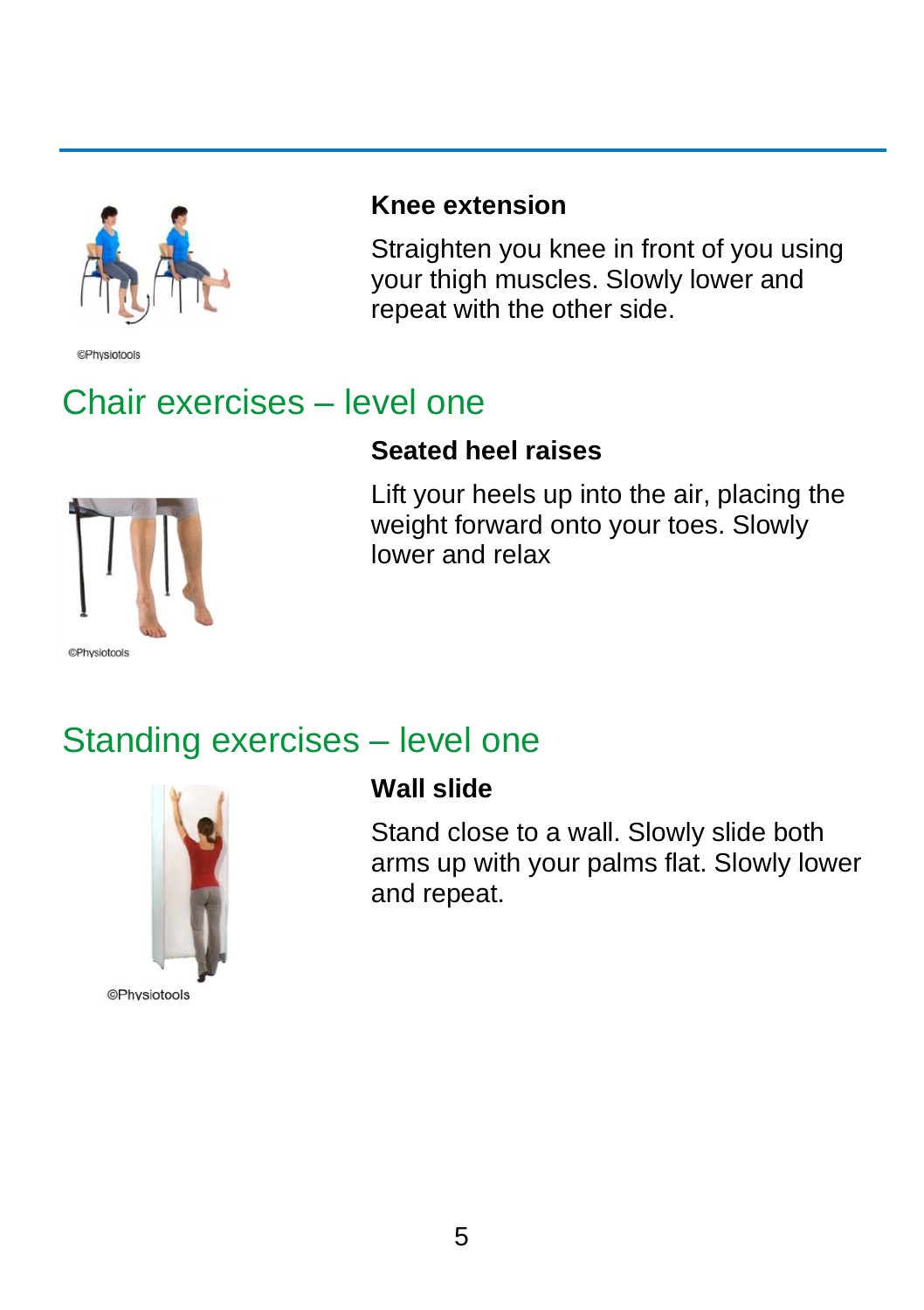





#### **Standing hip flexion**

Stand and hold onto a chair if required. Lift one knee up as far as you feel comfortable. Slowly lower and repeat with the other side.

#### **Standing hip abduction**

Stand and hold onto a chair if required. Lift one leg out to the side as far as you feel comfortable. Make sure you keep your trunk straight. Slowly lower and repeat on the other side.

#### **Mini squat**

Stand and hold onto a chair if required. Slowly bend your knees until you feel comfortable. Straighten back up to the starting position.

## Bed exercises – level two



**<sup>©</sup>Physiotools** 

#### **Bridge**

Tighten your bottom muscles and lift your back up off the bed as far as you feel comfortable. Hold for one second and then relax back down.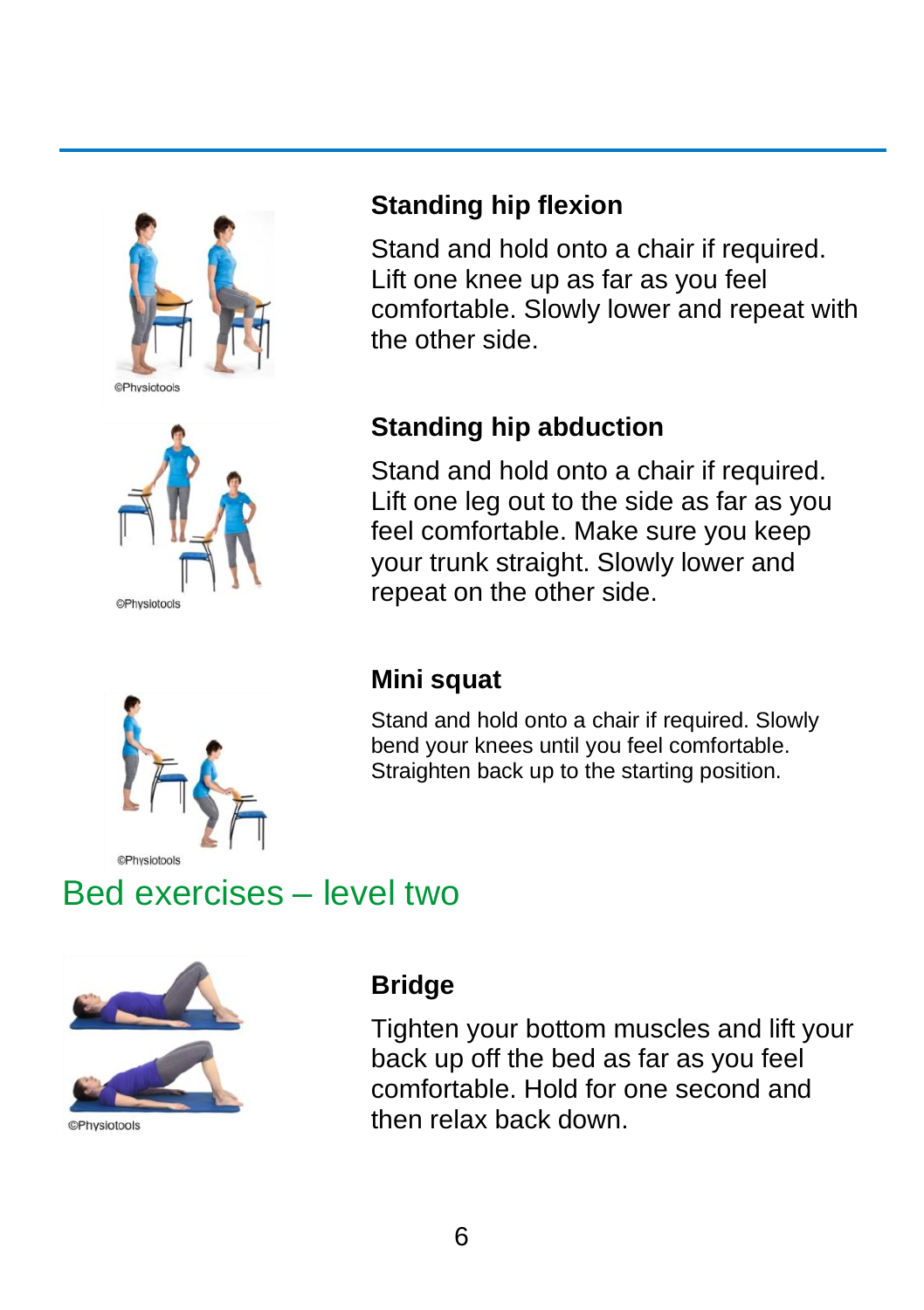

**DPhysiotools** 



With your other leg bent, tighten the front thigh muscles and lift the straight leg off the bed. Lower down and relax.



©Physiotools

#### **Shoulder flexion**

Lift one or both arms above your head, keeping them close to your ear. Lower down and relax.

## Chair exercises – level two



#### **Shoulder flexion with weight**

Holding a small weight (such as a water bottle) in your hand, lift one arm above your head. Lower and repeat with the other side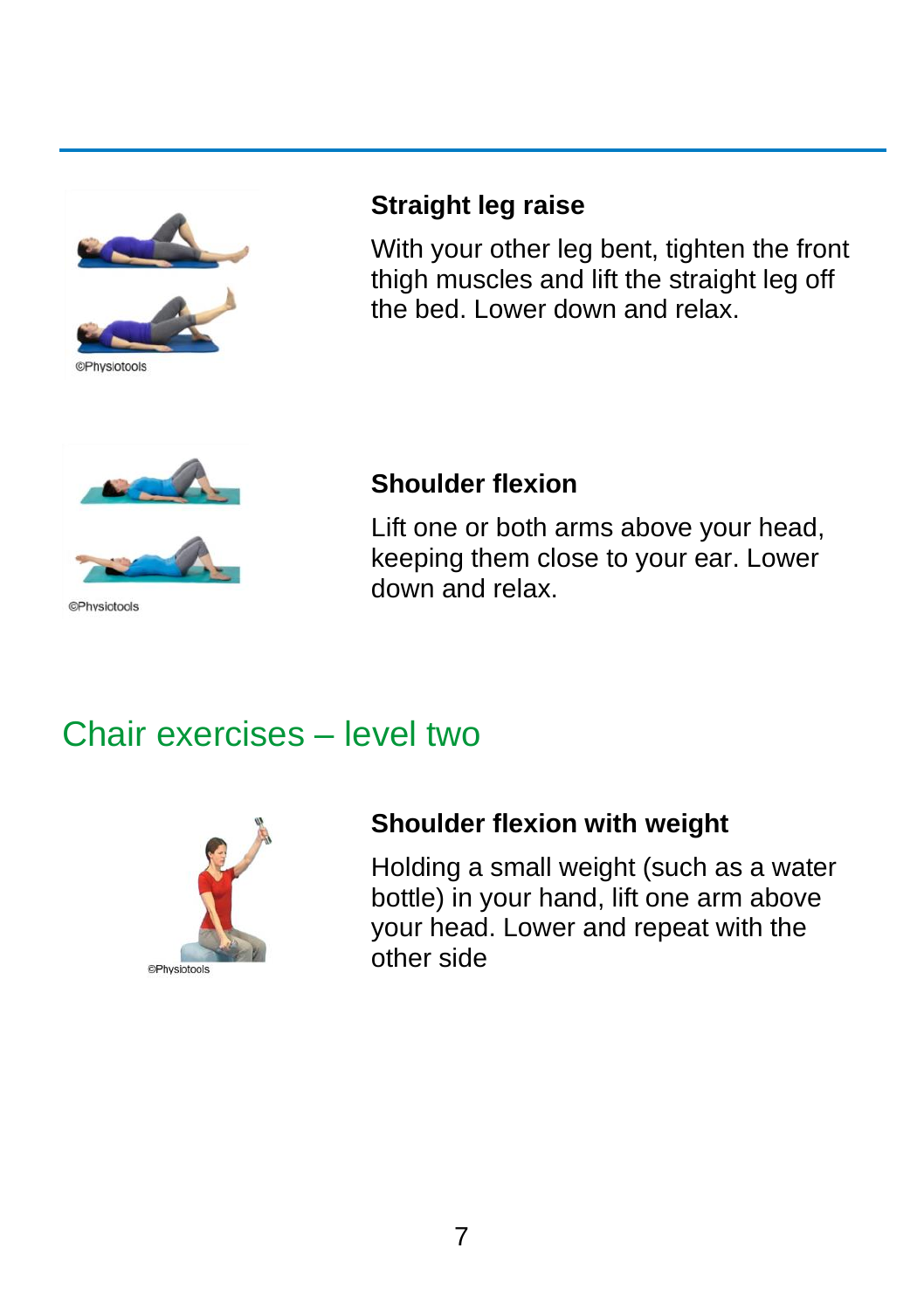

@Physiotools

#### **Chair dips**

With your hands on the chair, push yourself up until your arms are straight. In a controlled manner, slowly bend your elbows until your bottom reaches the chair again.



**©Physiotools** 



©Physiotools

#### **Sit to stand**

Using your arms to assist if required, stand up from the chair. Slowly return to sitting

#### **Resisted knee extension**

Ask your physiotherapist for some resistance band. With the band around your ankle, slowly straighten your knees using your thigh muscles. Slowly lower and repeat with the other side

## Standing exercises – level two



#### **Alternating shoulder press**

Stand holding a small weight (such as a water bottle) in each hand. Lift one arm above your head and slowly lower. Repeat with the other side.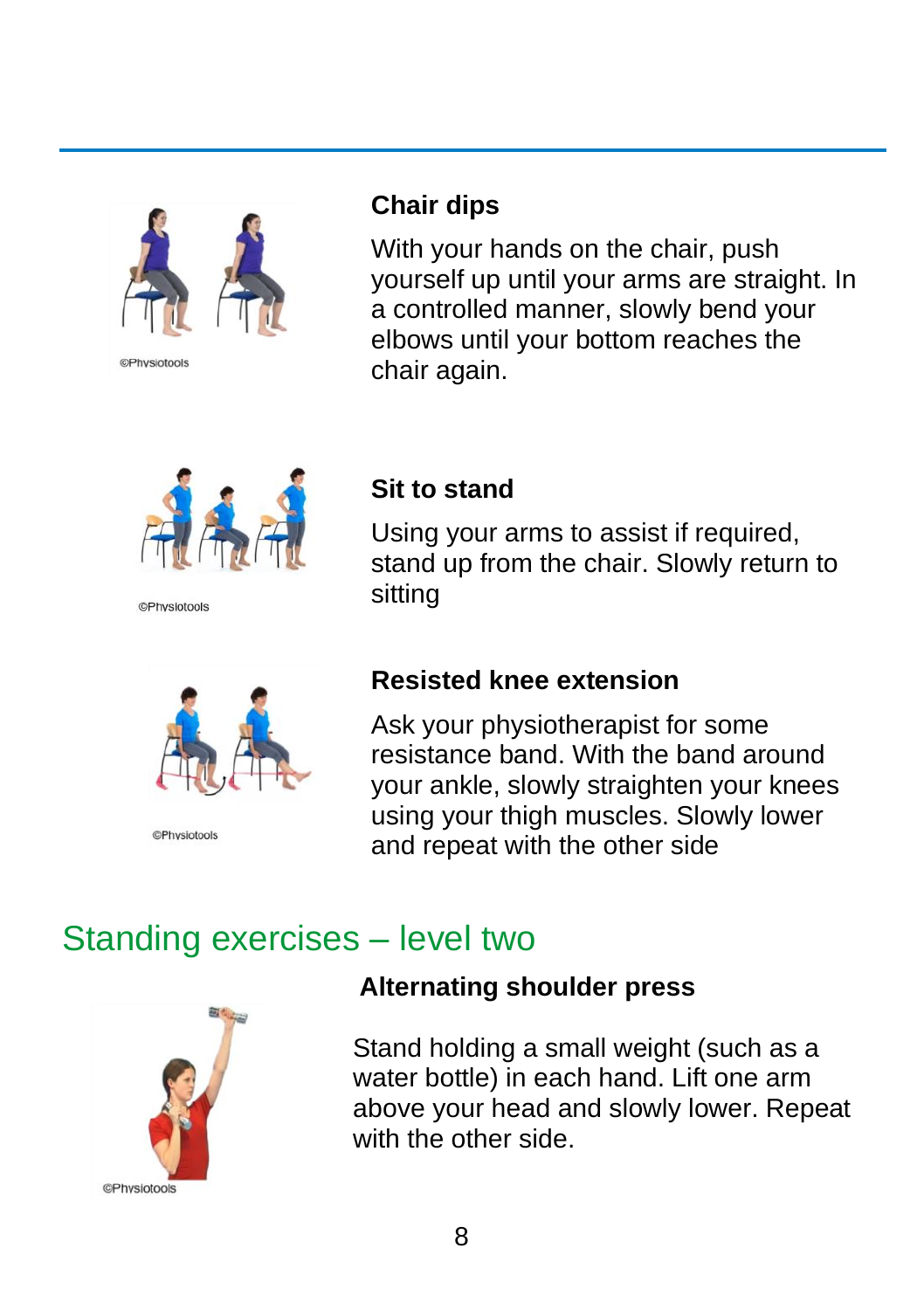





#### **Single leg stand**

Balance on one leg.

You can hold onto something with your arms initially if required.

Aim to start with small amounts i.e. two three seconds and then build this time as you become more confident.

#### **Squat**

Squat down by sitting back and bringing your arms forward. Push back up through the heels to the starting position.

#### **Lateral lunge**

Squat down with one leg and at the same time slide the other leg with the towel sideways. Pull the leg back next to the other leg and straighten back to the starting position.